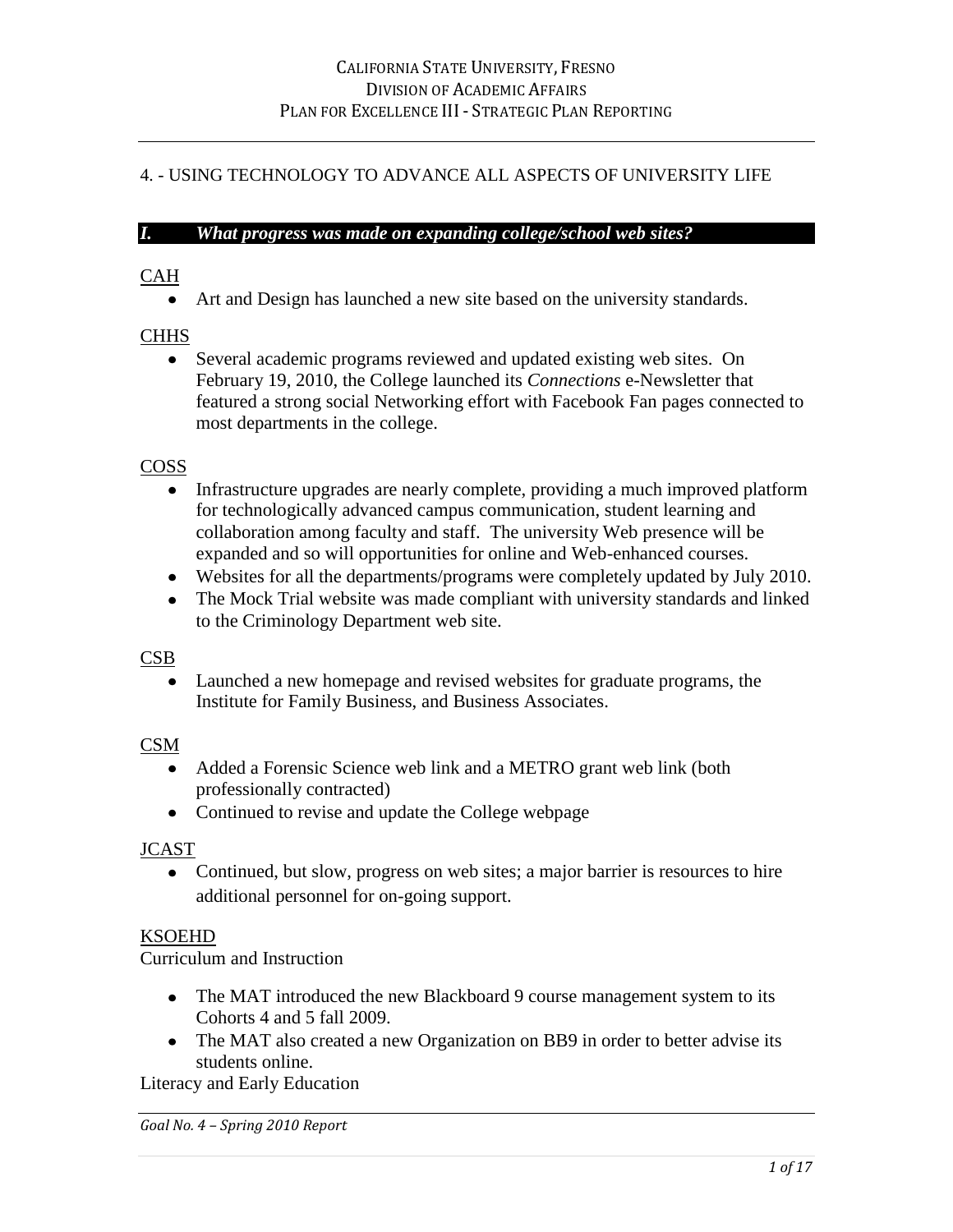- We are continuing to put the Reading Master"s Online through the approval process.
- Developed a website for our department.

# LCOE

- Infrastructure upgrades are nearly complete, providing a much improved platform for technologically advanced campus communication, student learning and collaboration among faculty and staff . The university"s Web presence will be expanded and so will opportunities for online and Web-enhanced courses.
- The College"s Associate Dean, Dr. Ram Nunna, is coordinating the redesign (ATI  $\bullet$ compliant) and maintenance of the website for the College. He has coordinated with an external website designer and has provided program access (user name and password) to the department and program websites and is responsible for gathering information from programs to provide a consistent "feel" for each program"s website while seeding the websites with the most current information.
- For some time the Associate Dean has taken the lead in keeping the College website current and consistent with current needs (e.g., showcasing the accomplishments of a staff or faculty member).
- A designated ASC is responsible for the College"s electronic newsletter, "eCurrents" which is linked to the College website with updated news about the College on a quarterly basis.

## HML

- On library home page, created a federated search capacity (one search box, multiple databases) for our thousands of electronic resources
- Significantly redesigned the library's web site to improve usability and access to resources/information

# *II. What new online web-enhanced courses or programs were launched?*

# **CHHS**

Communicative Disorders and Deaf Studies

Is transforming most of its deaf education graduate program to all online classes.

## Kinesiology

KINES 250T (Title IX) was offered online in fall 2009.

Nursing

- The Psychiatric Mental Health Nurse Practitioner Program courses are delivered via web based distance learning with Elluminate Live!
- The Department has developed a proposal for a multi-site off campus RN-BSN program that will utilize on-line and web enhanced course work.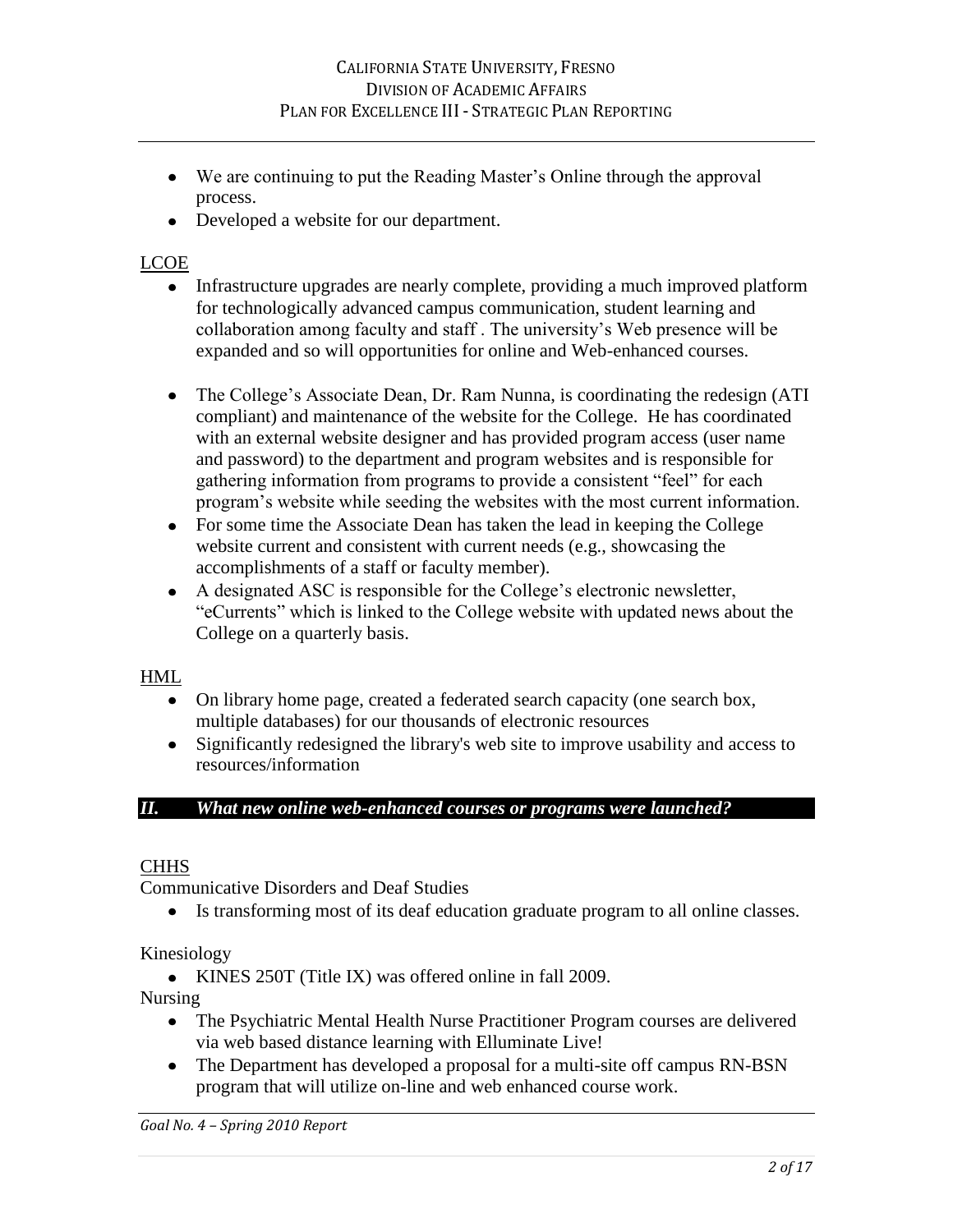Physical Therapy

Faculty members continue to make more web-enhancements in their courses. In particular, this year Dr. Cheryl Hickey has incorporated multiple sites for tutorials in statistics and use of SPSS on-line for students enrolled in our PhTh 298 PT Project Research class.

Social Work Education

- Online field instructor training was made available to all field instructors. The training is required for accreditation and the use of technology to deliver it has made it more accessible to our partners in the large service region of the central valley.
- Field manuals are now available on line.
- Inclusion of several additional countries in the on line international chat room.

# COSS

- Several Political Science courses were converted to online courses.
- The Department of History continued their online courses which include History 100 and SSCI 110 (Liberal Studies).
- Faculty continued to expand their use of Blackboard, attend technology workshops for teaching, and now use the full range of classroom technologies to enhance their lecturers (Power Point, Blackboard, Video, image databases).

# **JCAST**

New online courses are being developed in the Department of Industrial Technology. The initial planning for an on-line master's degree program has been completed. Faculty will participate in a workshop at the end of the Spring 2010 program to advance this initiative. The first online course will be IT 224 – Quality Management Techniques, taught by Dr. Daming Zhang.

# KSOEHD

Literacy and Early Education

All our courses are online. Reading Online is in progress.

# LCOE

No new web-based courses were offered primarily because technical education such as engineering is difficult at best and impossible at worst to offer successfully through distance learning (a good example is the AVEP program which the College has struggled with through a hybrid DL mode for over six years but is currently in a phase out mode to be complete by Spring 2011).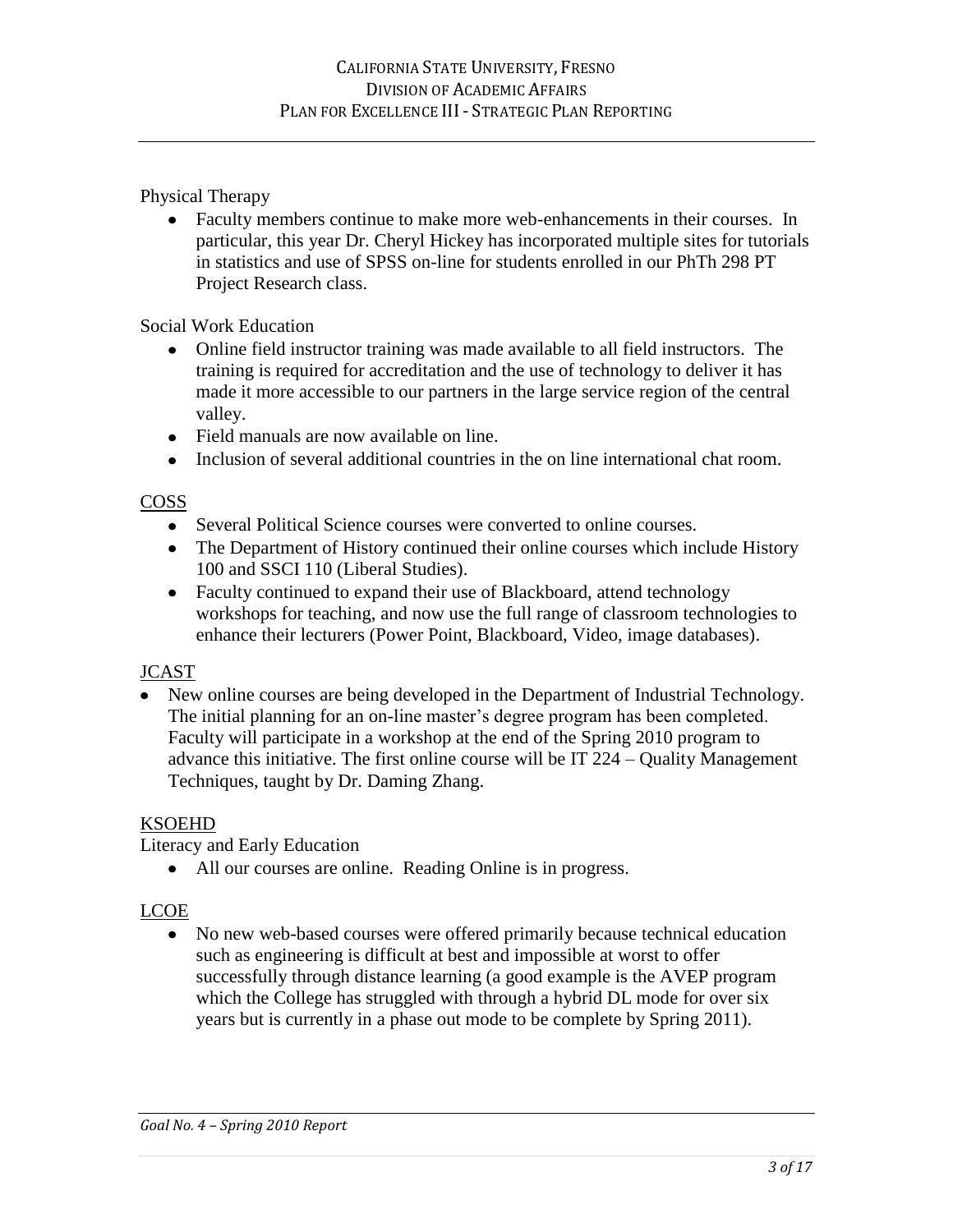#### *III. What processes were modified to take advantage of technology?*

# CAHh**at progress was made on expanding college websites?**

- The Linguistics Department reached another milestone in its Green effort by using only digital communication means and disposing their Xerox machine
- Julia Bradshaw, a faculty in A&D is using the CSALT 'Hybrid' initiative to implement a more hybrid learning approach to her classes using technology. This includes use of blog technology and Blackboard.

## **CHHS**

Kinesiology

- The Department has encouraged all faculty, full-time, part-time, and teaching assistants to use Blackboard as part of their instructional activities.
- The Department is using People Soft to reorganize and improve faculty student advising assignments.

Nursing

- The Department established a Nursing Simulation Center with support from a self-support grant and a Song-Brown OSHPD grant. We have instituted complex clinical scenarios that employ high fidelity mannequins and have begun systematic student practice and assessment.
- Work continues on the Knorr Simulation Center and the Nursing Lecture Hall which will be a distance learning classroom.

Public Health

- The department revised its policy on hybrid courses and will begin implementation during the 2010-2011 academic year.
- The department has worked with part-time faculty to encourage them to use Blackboard.

Physical Therapy

- Our undergraduate IHRS program now has a listserv for ongoing communication
- The department website has been updated with appropriate links
- We are now using a national on-line PT application for the MPT-DPT program
- Dr. Cheryl Hickey uses Cantasia Studio and will be in-servicing our faculty on the uses of this technology in the classroom
- We are exploring an interactive anatomy DVD to compliment our anatomy and neuroanatomy courses
- We have tried to go 'paperless' in the PT office (for example, we did not print out our student applicant information (10 pages/student) for our faculty panels to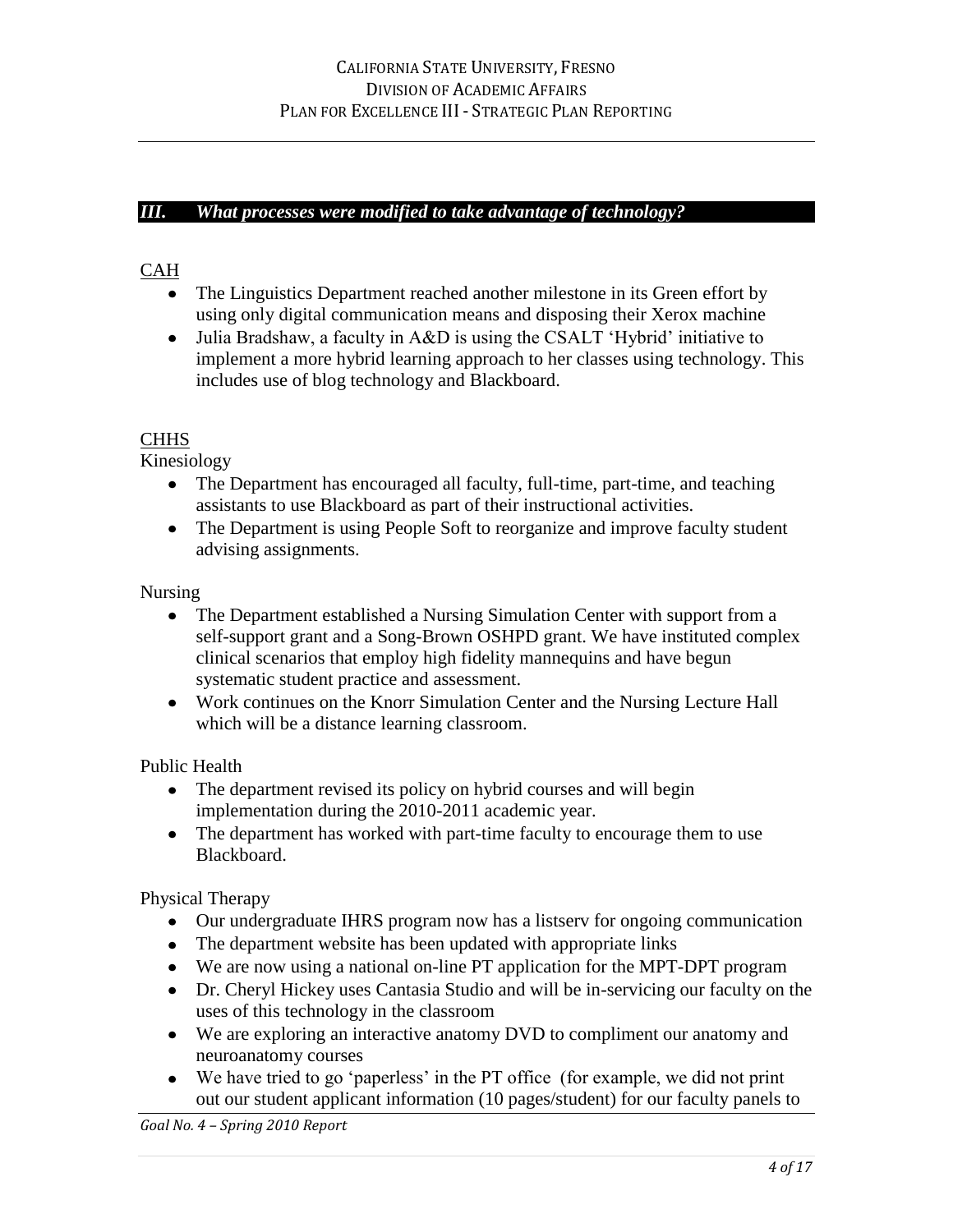read prior to interview but instead placed them all on blackboard and used computer labs for them to read prior to the interview.

Recreation Administration

With the assistance of the college"s Director of Development, we have enhanced the use of our Facebook page by creating a fan page. Updates on news/events will take place on our fan page rather than on our website. This will give us the flexibility to make changes remotely rather than at the computer work station in our main office.

Social Work Education

- All required field internship tools are available on line and can be completed on line. The PPS program has required on line submission of all PPS evaluations of student performance which has greatly enhanced the ability to collect and aggregate program data for outcomes purposes and ongoing accreditation requirements.
- Criterion writing workshop and implementation.
- Several faculty participating in pilot of new version of BlackBoard.

# COSS

- Geography"s new Urban Planning/Environmental Research Lab is now being used by more COSS departments and the department of Philosophy.
- The History Department has utilized the new Student Recreation Center's large classroom with its advanced technology.

## CSB

- Extensive use of a CSB Faculty organization in Blackboard to disseminate information and to collect rubric scores from faculty for assessment
- Extensive instructions materials for the GE quantitative analysis course (DS 71) were placed on Blackboard to provide students with extra assistance.
- Several instructors in ISDS started using iClickers in their classes. We collected data to compare student grades in sections with and without iClickers.

# KSOEHD

Literacy and Early Education

- We do more on Blackboard that keeps faculty from travelling so much.
- We have recommended students in some cases videotape their lessons and the supervisor watches the video. Results are uncertain at this point.

Counseling, Special Education and Rehabilitation

Counseling labs set up a new technology system that is accessible on computer and increased access.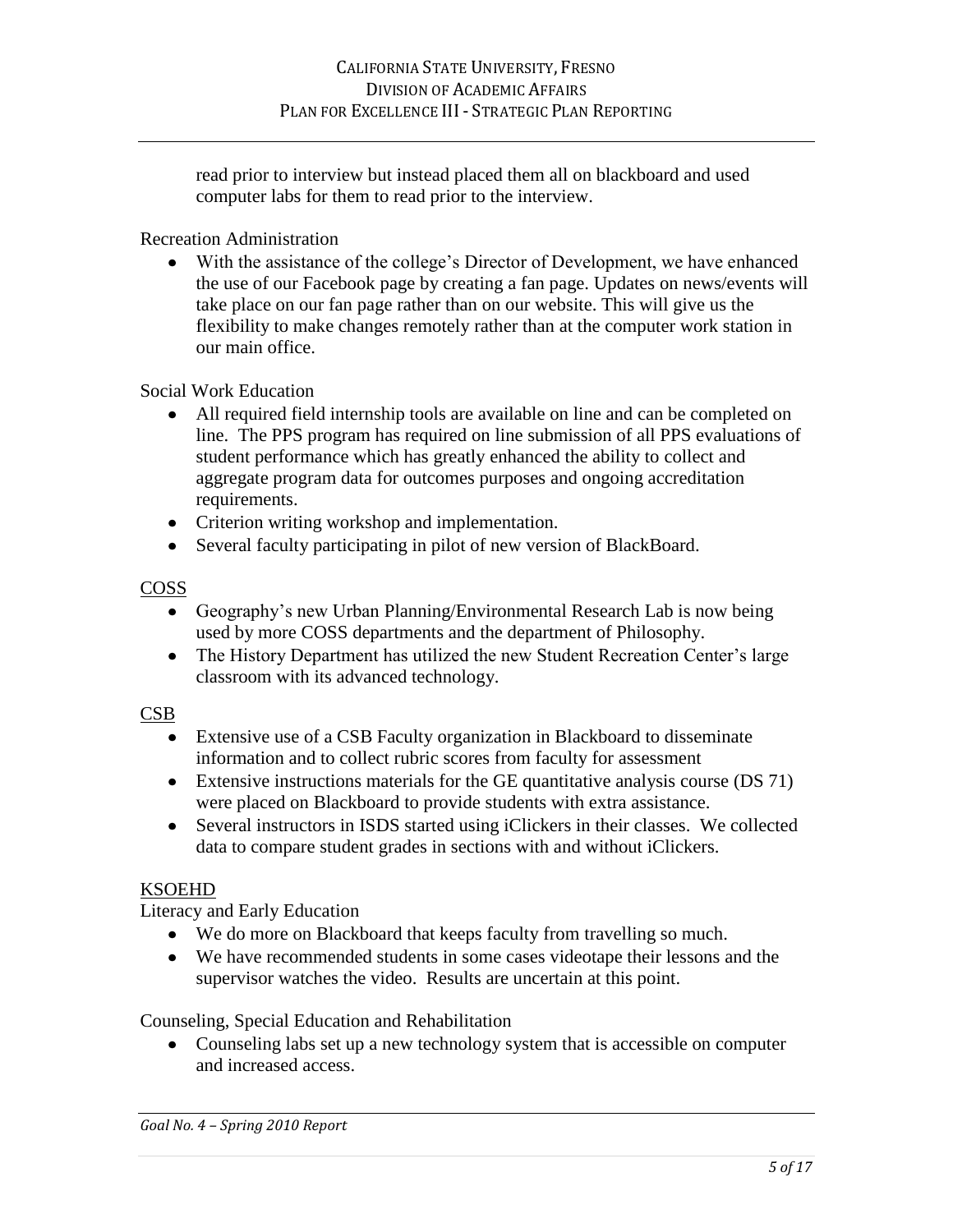# LCOE

A phase out of the AVEP DL program is in progress to allow the College to concentrate on its Fresno campus operation. In addition, all new faculty are using "Blackboard" as a regular part of their courses to provide 24-7 access to course material for students. Elements of the use of technology are being included in new Probationary Plans. Classroom modifications include installation or upgrades of fixed LCD projectors and document cameras. The College is nearing completion of upgrades using "Smart Classroom" technology and new workstations for its major computer labs (third floor in Engineering East Annex). In addition, an LCOE project is nearly complete on converting EW101 from computer lab to a quasi-"Smart Classroom." A renovation is underway to convert IT160 from a classroom to a Project Innovation Studio with teleconferencing and "Smart Classroom" capabilities.

# HML

- Expanded student laptop program by almost 150 laptops
- Creation of a Multi-Media Production Lab in the library
- Creation of a Digitization Center  $(4<sup>th</sup>$  floor south wing)
- New Geographic Information Center established in the Library (GIS-based)
- CALOCKSS project initiated to harvest and preserve all state government edocuments (unique in the state)
- Link+ rapid inter-library loan
- Equipped and began using our Studio 2 online classroom complex
- Instruction and Outreach Services created 2 new Information Literacy tutorials, bringing the total to 4. In 2009, 3,185 students took them. These tutorials are in Blackboard and available 24/7.
- Seven Secrets to Success online technology tutorials/tours available from library"s homepage 24/7. 5,311 students have gone through the tour.
- Assignment Research Calculator (time management and research tool) taken by approximately 500-700 students/month
- Reference Services added new technologies to greatly increase access to students and faculty who need research assistance of any kind; University community members can contact the department using instant messaging, texting, email, and by calling a toll-fee telephone number.
- Library now vigorously focuses on adding electronic resources, when possible, to provide 24/7 online access to their contents; substitution of e-journals for print etc.
- Implemented a new statistics program that allows much more detailed data collection on service provision; contacts are now recorded online in a variety of categories that can be analyzed/manipulated in numerous ways to determine optimal staffing patterns, etc.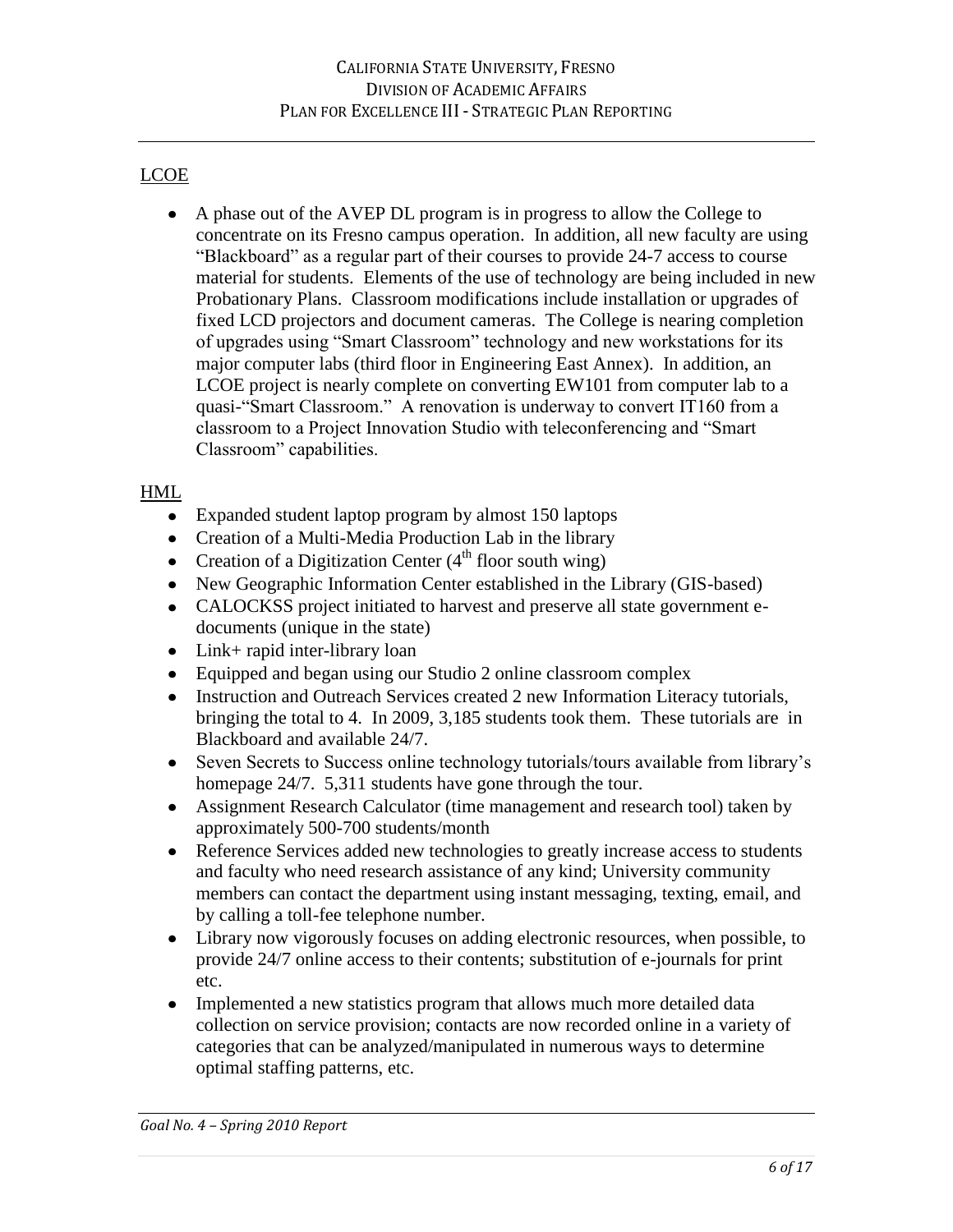Extensive initial planning for the creation of a digital repository that would provide online access to faculty research, student research, and a variety of other valuable university efforts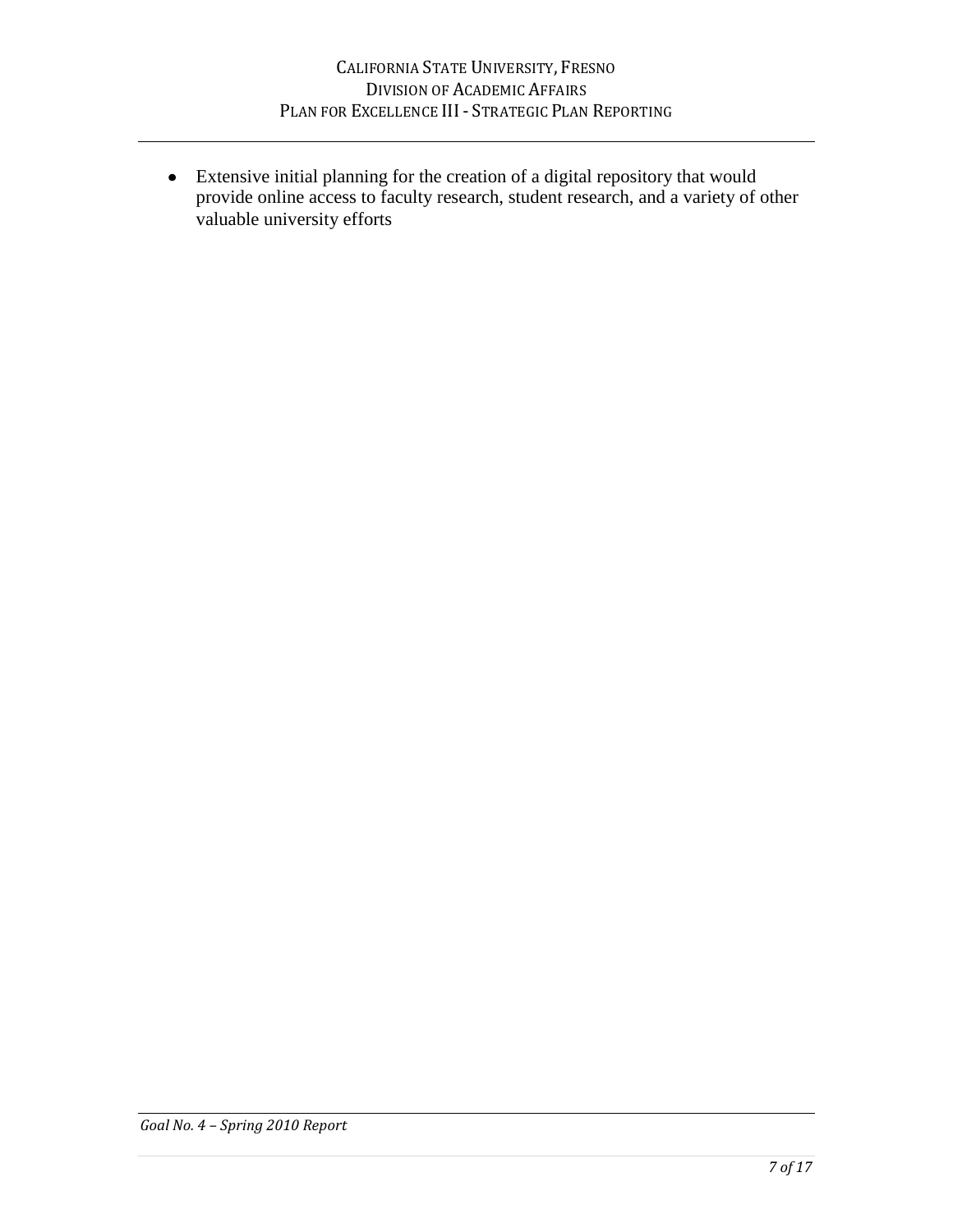The particular area of interest in the Strategic Plan for Excellence III is "Using technology to advance all aspects of university life". That section's bullet points are:

- Improve and expand the university's web presence
- Ensure students are technologically proficient at graduation
- Enhance student learning through the increased and effective use of on-line and web-enhanced courses and reward faculty for improving student learning through the use of technology
- Embrace and adopt technology to improve the lives of all members of the university community and help them to manage their workloads
- Remove barriers to the use of technology by faculty and staff and provide new structures that support collaboration
- Continue to explore innovative uses of technology to ensure efficient, timely and convenient on-line services that allow all members of the university community to manage routine administrative processes
- Expand accessible technology for the entire campus community

## Updated 12 April 2010

## **Five Technology Strategies for 2008-09**

## **Background**

Through a series of retreats and meetings, STLT reviewed the previous "Ten Initiatives" document, the President's goals and strategic initiatives for 2009-10, and CSU technology initiatives. The result is this document moving from initiatives and goals to broader strategies for technology.

The five strategies are

Academic Technology for Student Centered Learning

Services for Improved Efficiencies and Satisfaction

Communication and Collaboration

Integrity and Security of Technology Systems and Information

Universal Access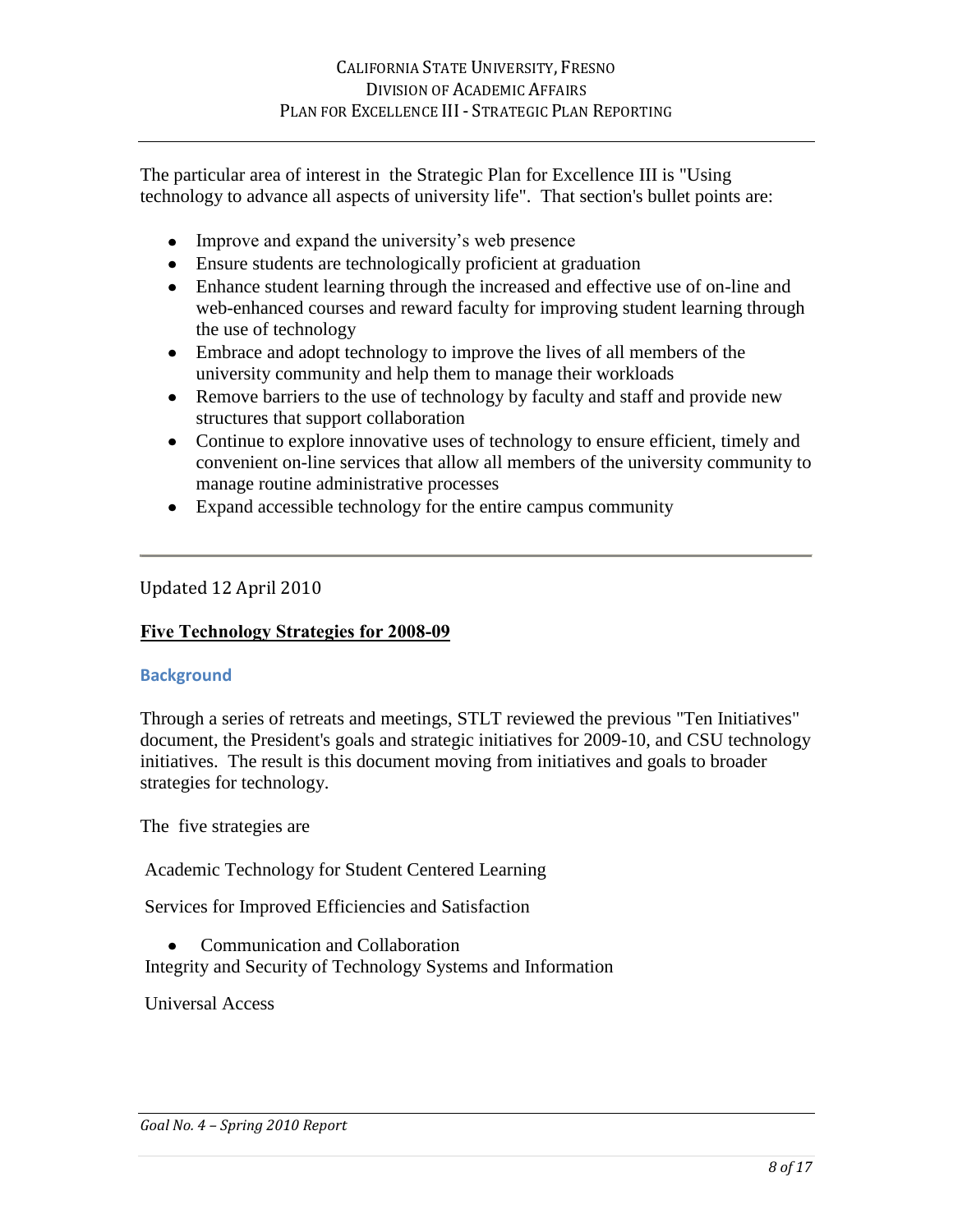### **Academic Technology for Student Centered Learning**

This strategy incorporates the previous initiatives to "provide academic technology designed to improved learning environments and support student centered learning", "continue providing academic technology resources", "continue courseware development, and "refresh equipment and technology in smart classrooms". Additionally, this area addresses the president's 2008-9 sixth and seventh goals to enhance and expand the use of academic technology, and to enhance and integrate information systems such as Blackboard, PeopleSoft, and Keycard.

Specifically, we intend to

Enrich both physical and online learning environments

Support faculty moving from content delivery to designing learning experiences

Improve our use of technology to enhance assessment of student learning

Facilitate classes that combine traditional instruction with learning-by-doing

Develop additional online degree programs

As evidence, we expect to

Collaborate with CSU colleagues to discover, document, and implement best practices for academic technology.

*Brent is on the CSU DAT (Directors of Academic Technology) executive committee, this campus' CSU LMS representative, and is on two DAT subgroups on Web conferencing and lecture/classroom capture. Lynda serves on the Accessible Technology Initiative Leadership Council.* 

Work on a large-scale pilot of the Learning Content System/ePortfolio.

*The Learning Content system is still being explored. A pilot version of a content system the foundation of a centennial photography project. The pilot project is a collaboration between Digital Campus and the university archives.*

Provide a system to support peer review of student work.

*ePortfolios are implemented in KSOEHD using a commercial product. The larger ePortfolio committee decided to put a university-wide deployment on hold. Peer review and ePortfolio depend on having a content system.*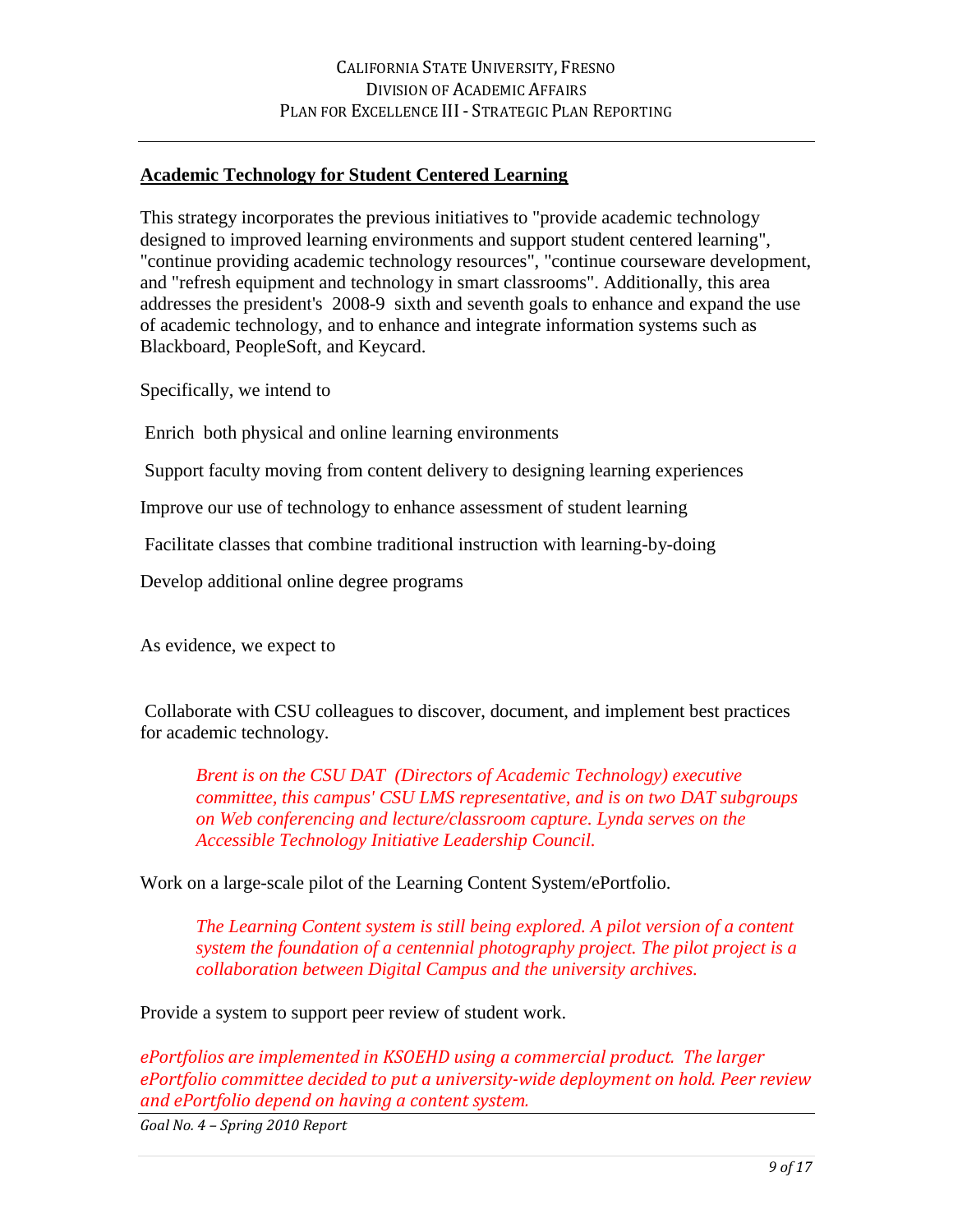Collaborate among TLT and the Library to develop standards and architecture for  $\bullet$ an institutional repository of digital media; better integration between library services and the learning management system; and ways to address faculty and student needs for digitization and the production of digital media.

*Collaboration between TLT and Library staff is ongoing, the centennial photography pilot project is a concrete example. The library and Digital Campus are working on moving eReserve material to Blackboard..*

Work with faculty and staff to select a collaboration solution that will effectively address the means for people to work smarter together through enhanced communications tools.

- o *With the deployment of Zimbra, all faculty and staff (not just those with Meeting Maker access) can schedule meetings and share documents through Zimbra.*
- o *Student email is being moved to gmail. This gives students access to the Google suite of collaboration applications.*
- o *Delivered SupportNet system to allow instructor referrals and tracking of students struggling in classes to get mentoring and learning center support*

Continue transition to HD (high definition) video technology in distance learning classrooms

*Accomplished with the completion of upgraded HD videoconferencing equipment in the distance learning classrooms.*

Continue the eScholars program supporting faculty developing online experiences

*The eScholars program continued, providing faculty incentives to develop learning modules and disseminate their experiences. This year, eScholars is focusing on the development of online certificates and degrees.* 

Increase faculty use of online real-time collaboration technology.

*Usage of Elluminate is increasing. Faculty are using it for online office hours as well as areas for online real-time student groups to meet. For in-class real-time collaboration, the university standardized on iClicker classroom clicker technology. The bookstore handles sales and buyback of used clickers.*

Work with schools and colleges to begin refresh of laboratories and conference rooms in addition to centrally allocated classrooms

*Continuing. Centrally allocated smart classrooms are refreshed on a regular schedule. TLT Classroom Services is working with college and schools (most recently, LCOE) to*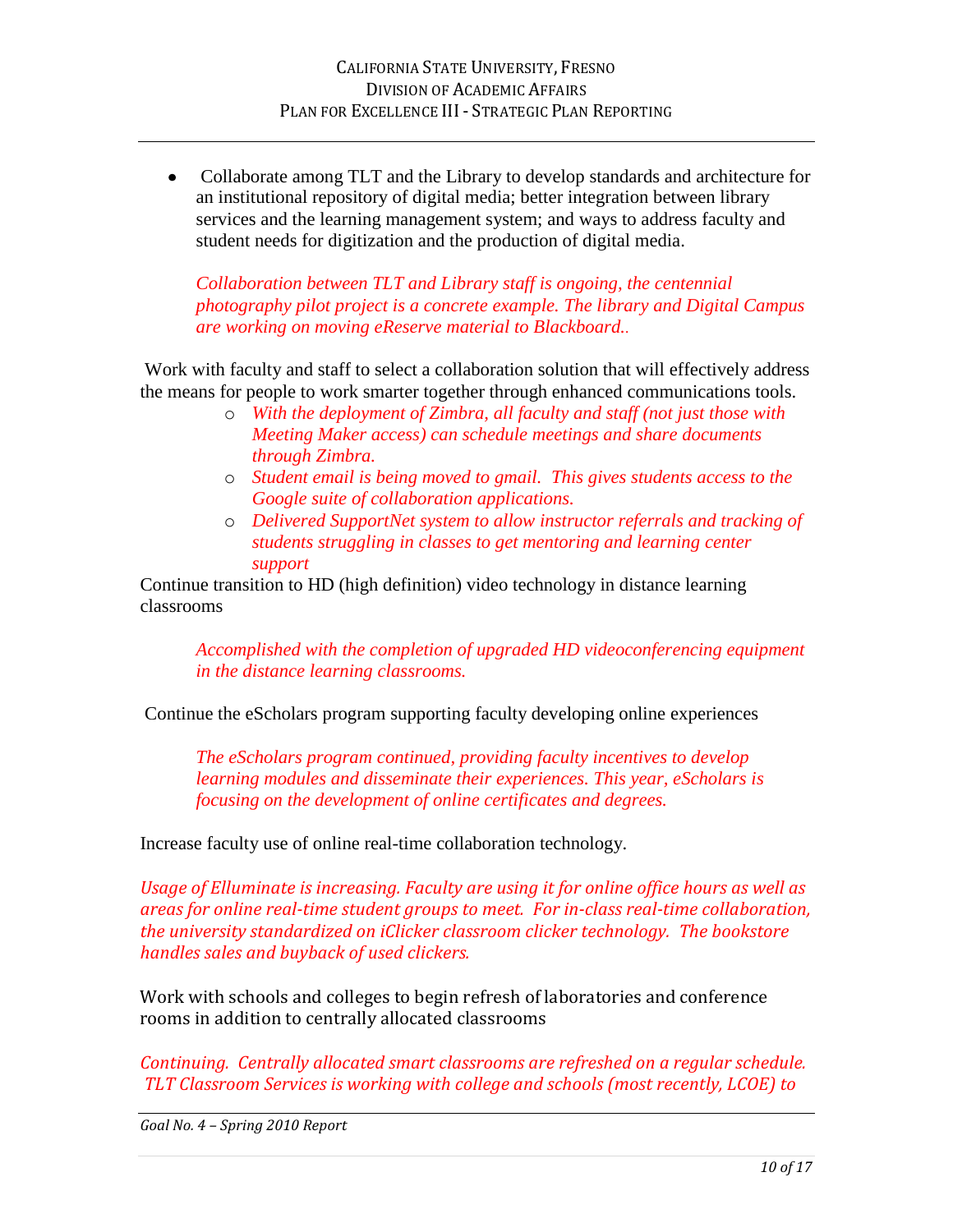## *refresh smart lab space. Note that TLT Classroom Services pays for projector bulb replacement for central- and non-centrally allocated classrooms. This is thousands of dollars a year.*

Relationship to Presidential goals for 2009-10

- Continue to give student success a priority
- Provide encouragement and support for the development of innovative pedagogy which increases student learning.
- Complete planning for centennial activiteis and initiate the centennial celebration in April, 2010

### **Services for Improved Efficiencies & Satisfaction**

This strategy incorporates previous initiatives to "continue providing academic technology resources", and "continue faculty professional development".

Specifically, we intend to

Eliminate re-work and reduce busy work

Make communication more meaningful to recipients by targeted communication based on interest (CRM, internal communications)

As evidence, we expect to

Provide effective training opportunities for part-time faculty.

*TLT continues to develop online technology training modules (such as for Zimbra) and are continuing subscriptions to AtomicLearning. The Chancellor's Office made available the accessibility suite from Lynda.com. Online training is available 24 hours a day from anywhere with a network connection.*

Continue collaboration with Human Resources to develop a campus-wide online training center

*Launched, see http://www.csufresno.edu/etraining/ . Some of the HR and safety training is offered through a Blackboard shell.*

Deliver enhanced administrative services

o *Delivered Pay-for-Print 2.0 with enhanced integration to Bulldog Card debit functions and wireless printing options*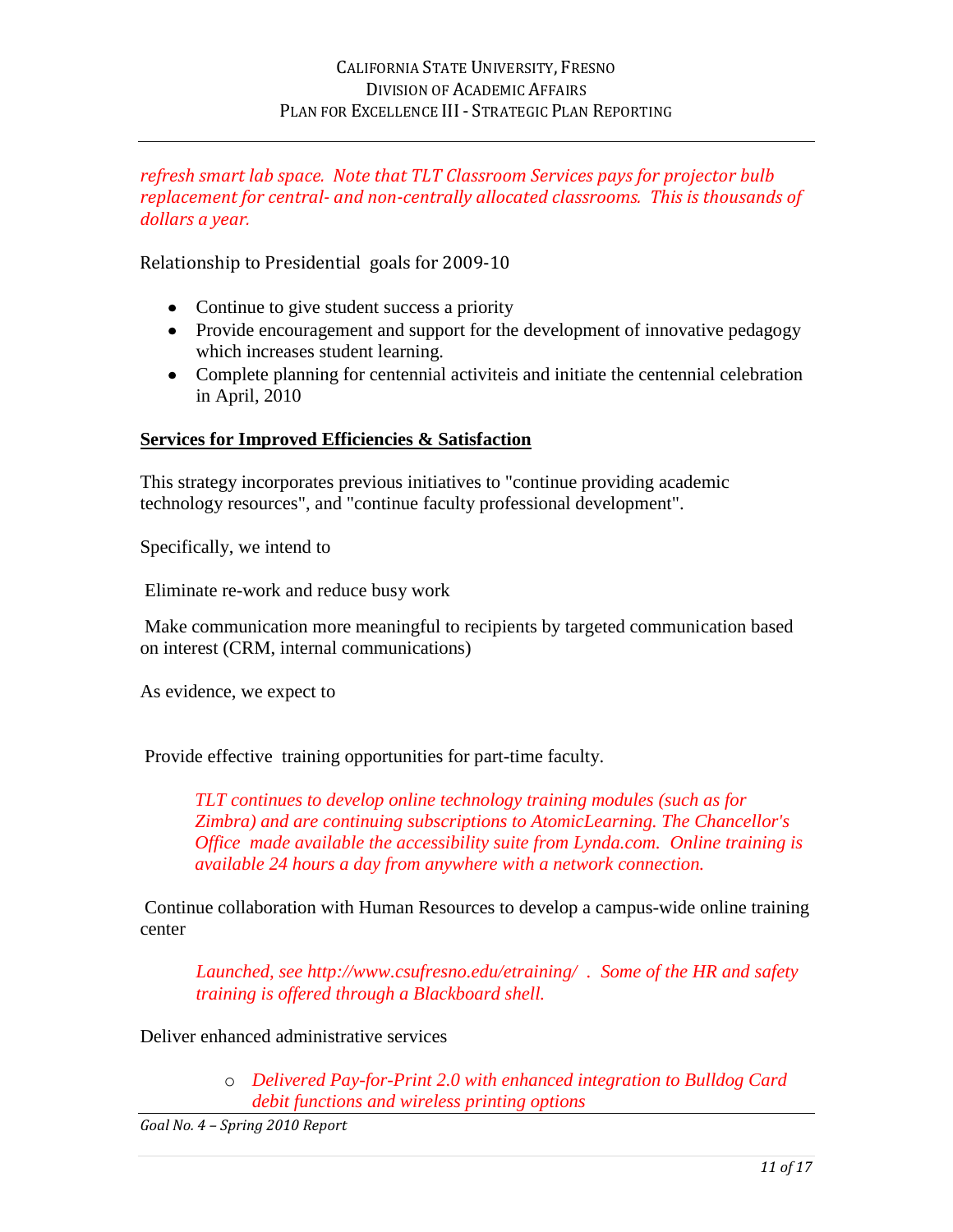- o *Delivered electronic funds transfer option to replace refund checks for student financial aid and refunds and employee reimbursements*
- o *Delivered online registration and payment for Continuing and Global Education students enrolling in for-credit classes*

Implementation of data warehousing technologies to provide enhanced decision support infrastructure

Provide online parking permit purchases and enhance distribution methods

### *Launched.*

Relationship to Presidential goals for 2009-10

Provide leadership for the expasion of professional development activities for faculty, staff and administrators with an emphasis on the use of webinars, online programs, and other activities that are developed locally.

#### **Communication and Collaboration**

This strategy incorporates previous initiatives to "continue advancing online administrative services for students", "provide information security support of the university's technology, "continue the clean up the web campaign and implement a web management plan", and "continue funding technology initiatives".

Specifically, we intend to

Effectively provide a portfolio of IT resources available to students, staff, and faculty.

Communicate about IT resources internally and externally.

As evidence, we expect to

- Work together with faculty and staff to select a collaboration solution that will effectively address the means for people to work smarter together through enhanced communications tools.
	- o *Launched Zimbra.*
	- o *Developed template for small web-based database applications for campus delivery (e.g. RSVP system)*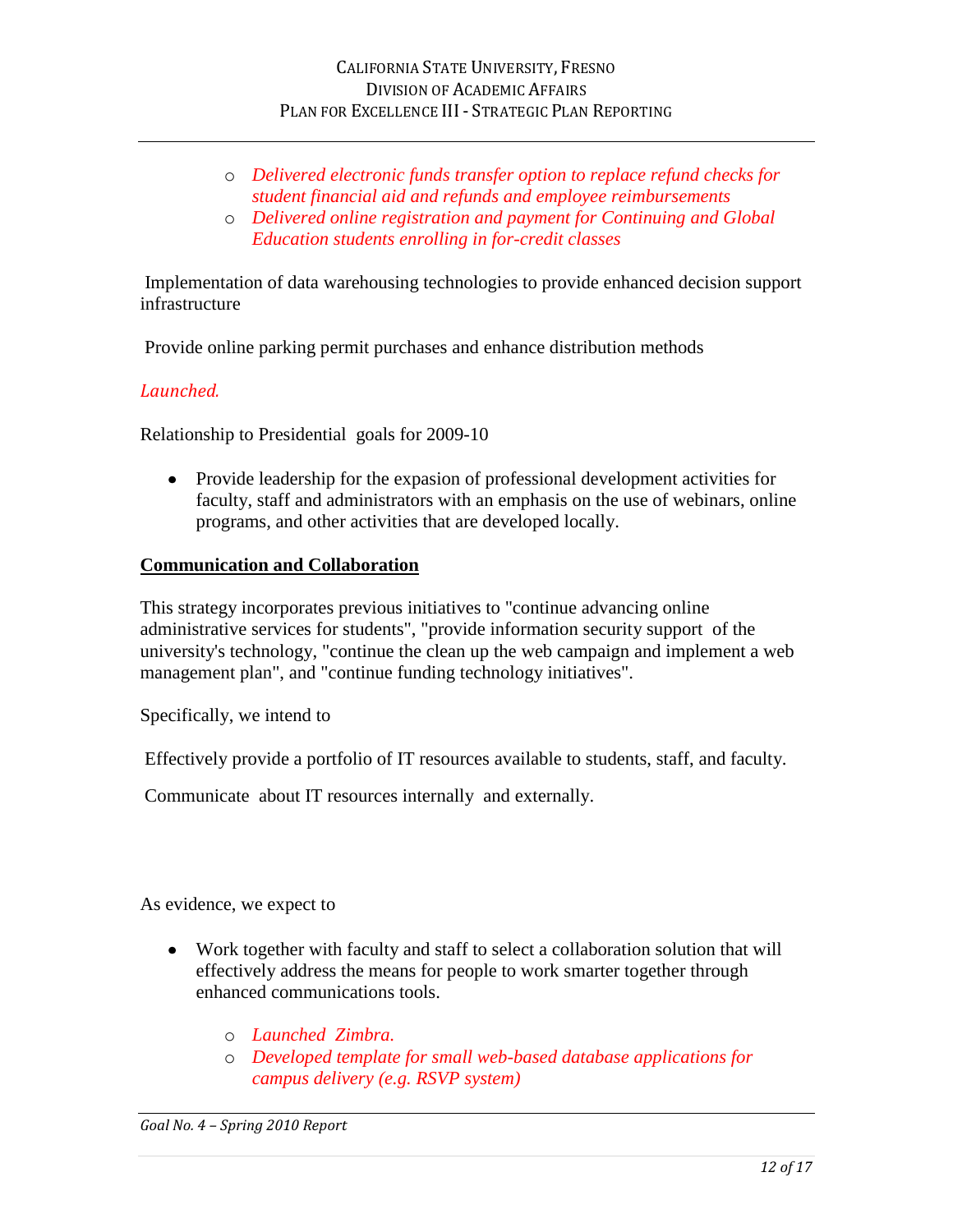Deploy student road maps with integration to degree progress reporting using Degree Completion Planner

- o *Ongoing development of Degree Completion Planner system to allow integration of Academic Roadmaps to student multi-term course planning*
- o *Delivered integrated new student orientation registration system to track Dog Days reservations and payment*
- o *Enhanced advising tracking functions to support Student Success Task Force recommendations for Freshman Advising and Super Senior degree planning*

Convert detailed articulation transfer courses into PeopleSoft to allow for course level pre-requisite checking

Complete moving web sites to the university standard

- o *Underway, see http://cleanuptheweb.csufresno.edu/ . Websites continue to be moved to the web standard.*
- o *Researching Web content management systems to meet accessibility and campus functional requirements*
- o *Initiating review of campus web architecture to develop new page templates and development guidelines to meet campus identity, function, and accessibility requirements*
- o *Developing compliance review procedures for all campus web sites to ensure they meet accessibility requirements*
- Continue removing inactive or inaccurate web sites.

*Continuing. Function will continue with the new Office of Web Services.*

Implement a sustainable model for funding the new telephone system

*Completed with the deployment of VoIP system.*

Improve coordination between the School and College techs and ITS/TLT/CIS

*Underway. This is a primary goal of the IT reorganization. Active Directory (AD) is being implemented. ITS launched a new ticket-tracking system is being implemented and includes Digital Campus and TLT tech staff.*

- Align IT funding and IT priorities
- Stream video and audio live and on-demand for public and instructional purposes.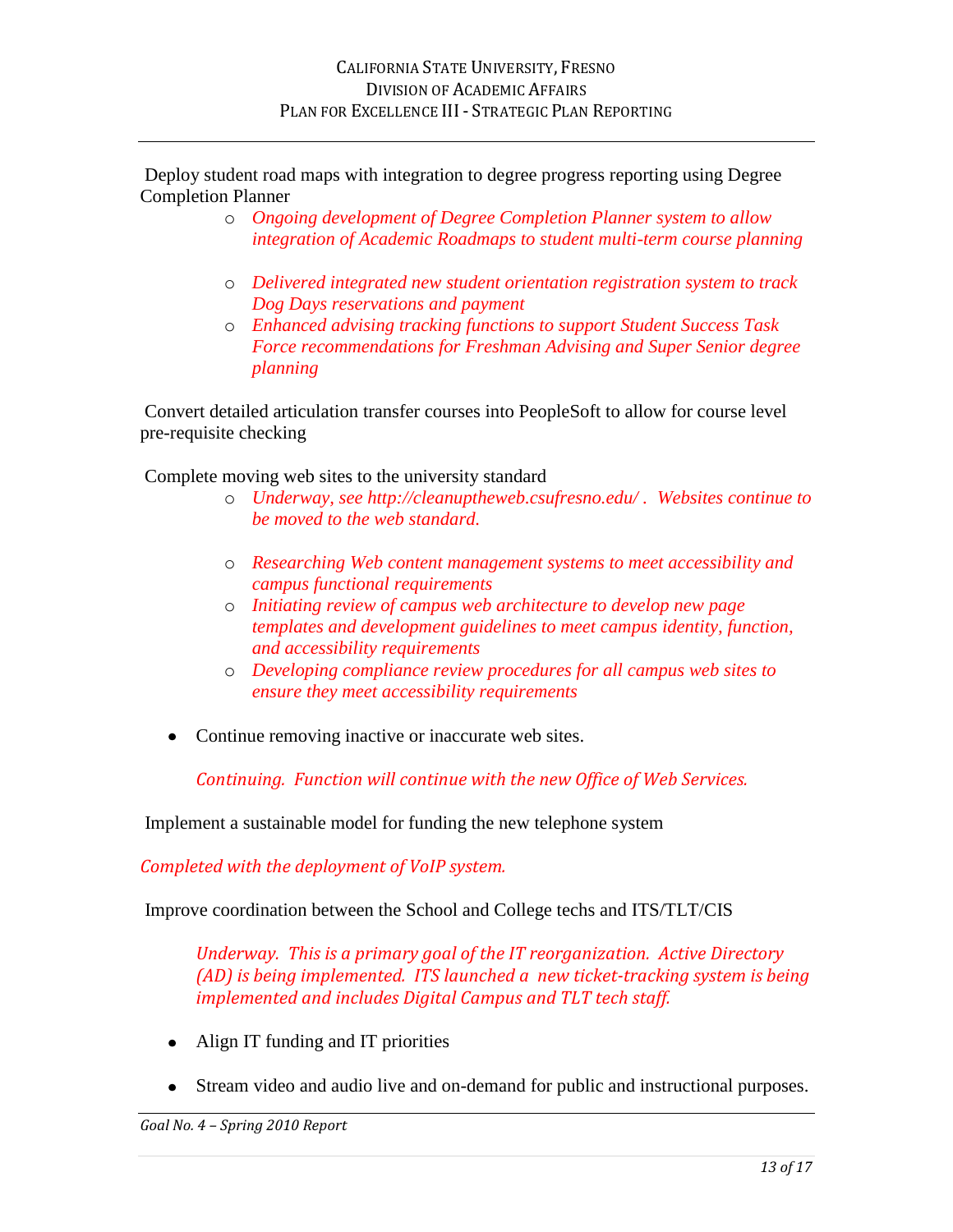*In progress. Digital Campus staff integrated the streaming video system with Bb to provide on-demand, per-course instance video. This is required for compliance with the federal TEACH Act. Digital Campus also supports http://iTunesu.csufresno.edu for faculty wishing to podcast. TLT staff work with campus units to deliver real-time video of campus events such as the beginning of semester assemblies, commencement, hooding, and international students convocation. The cost of developing effective video and the need to meet ATI requirements for accessibility are retarding broad adoption of instructional video.*

Relationship to Presidential goals for 2009-10

Complete the implementation of a new phone switch system and implement new e-mail and calendaring systems.

# **Integrity and Security of Technology Systems and Information**

This strategy address the responsible use of IT technology and the life cycle of data.

Specifically, we intend to

Ensure that students, staff, and faculty understand their responsibilities with respect to intellectual property, confidentiality, and privacy.

Provide systems allowing the responsible use of data and IT resources through a variety of devices and interfaces.

As evidence, we expect to

Examine and revise business practices and policies in preparation for purchasing an identity management system

- o *Policies were revised, and Shibboleth was implemented.*
- o *Implemented two-factor authentication on core application and database servers to enhance security*
- o *Upgraded Bulldog Card System providing enhanced keyless security access*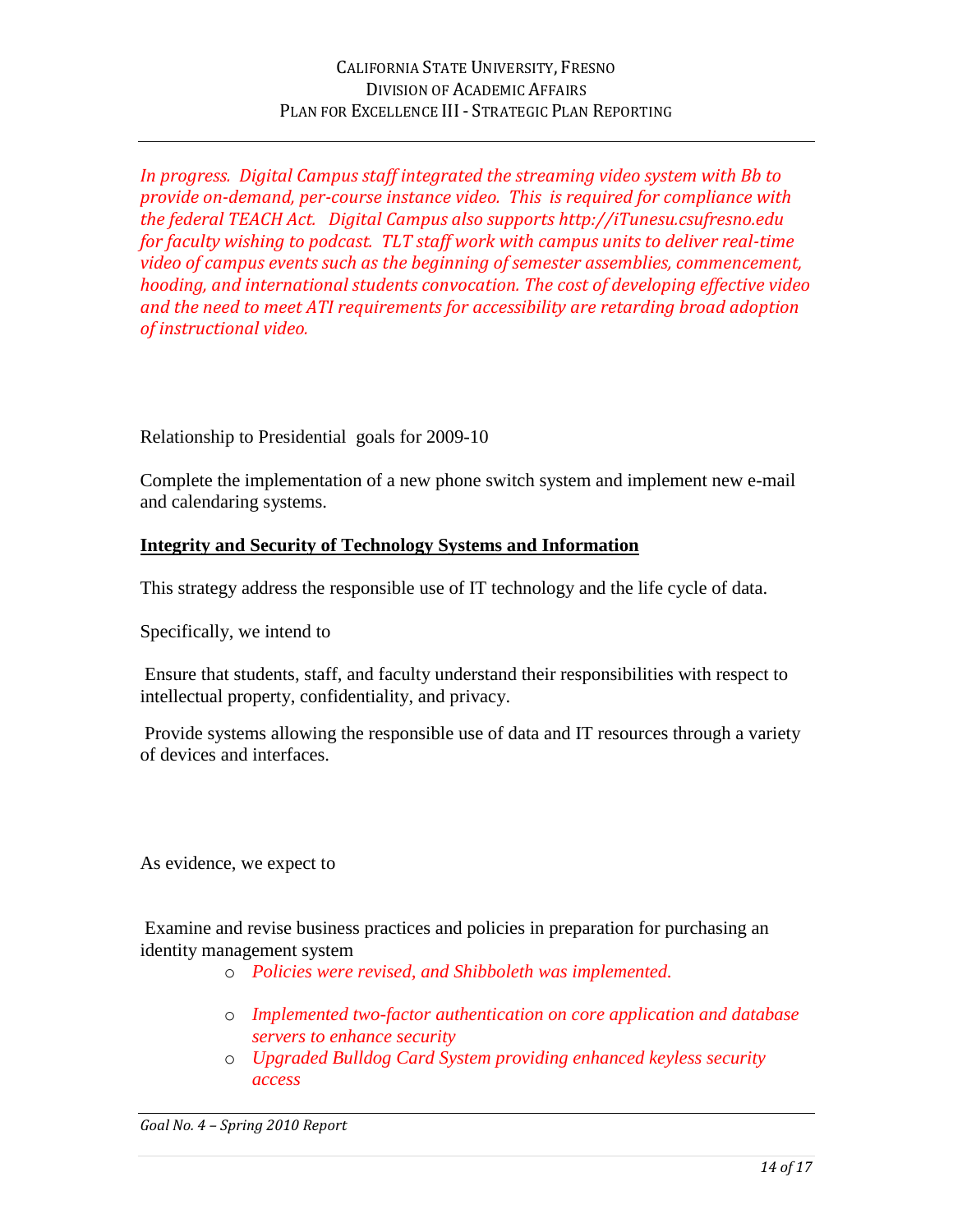Extend the benefits of the network upgrade (TII/ITRP) to additional buildings that were out of scope in the original project.

## *Completed.*

Expand wireless network access to ubiquitous campus coverage by January 2009.

#### *Completed*.

Work together with faculty and staff to select a collaboration solution to effectively and securely allow collaboration and enhanced communication.

### *Completed with the implementation of Zimbra.*

Participate in CSU initiatives for identity management and protection of intellectual property

### *Richard is actively involved at the CSU level.*

Relationship to Presidential goals for 2009-10

Undertake a review of selected administrative processes with the goal of consolidating and/or improving business processes, saving valuable resources and improving services for the University community.

• Complete an organizational review of information technology and initiate appropriate changes. Review the provision of web services and develop an organizational model to serve the campus.

#### **Universal Access**

This strategy incorporates the CSU Academic Technology Initiative (ATI) for universal access to IT.

Specifically, we intend to

Ensure that students, staff, and faculty understand their responsibilities with respect to accessibility of IT resources and materials.

As evidence, we expect to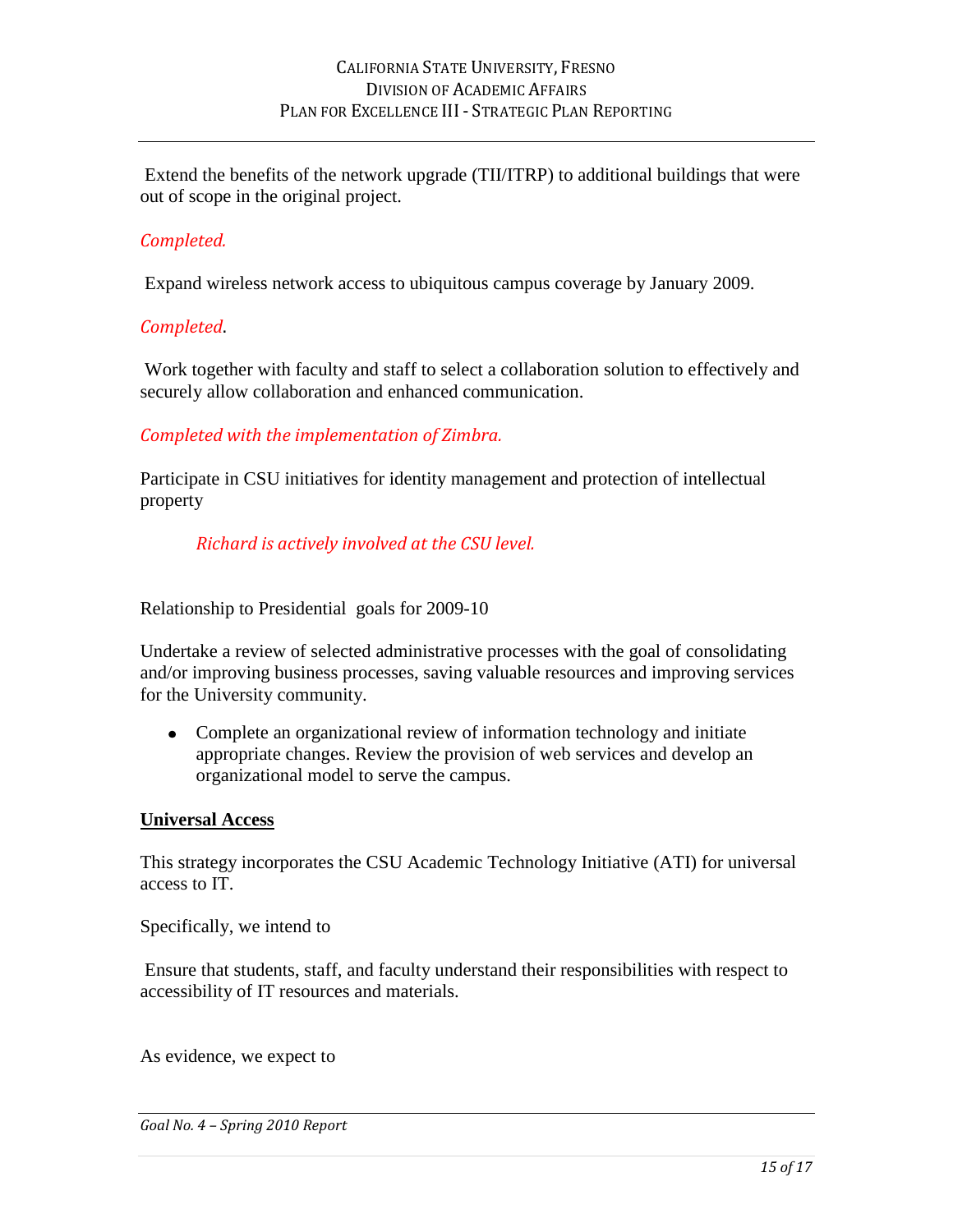Actively participate in the CSU ATI areas of procurement, web accessibility, and instructional materials.

*We actively participate in the communities of practice for each area. We are submitting to the Chancellor's Office voluntary self-assessments of our progress in each area. These reports are being presented to AIT, IETCC, and STLT for input on priorities for future progress.* 

Increase faculty awareness of the need to use and produce accessible materials, and of ways to do so.

*A second Accessibility Awareness fair was held, universal design for learning was added to the Bb repertoire of training classes, and the universal design website (http://ulearn.csufresno.edu/) was launched. The ATI Awareness and Training subcommittee is distributing a monthly ATI bulletin. All Digital Campus training for faculty includes accessibility and universal design, and specific sessions are offered on producing accessible documents, producing accessible PowerPoints, and testing web sites for accessibility. Training materials for the development of accessible materials have been organized in the Blackboard Faculty Forum to provide easy access. Digital Campus is supporting the use of LecShare to produce accessible PowerPoint presentations. In addition to managing access to Automatic Sync transcript and captioning services, TLT integrated DocSoft captioning into the NCast course capture system used in distance learning classrooms. This automatically produces a transcript (though not necessarily a high quality transcript).*

Improve the rate of on-time textbook adoptions

## *Implemented.*

Relationship to Presidential goals for 2009-10

Complete an organizational review of information technology and initiate appropriate changes. Review the provision of web services and develop an organizational model to serve the campus.